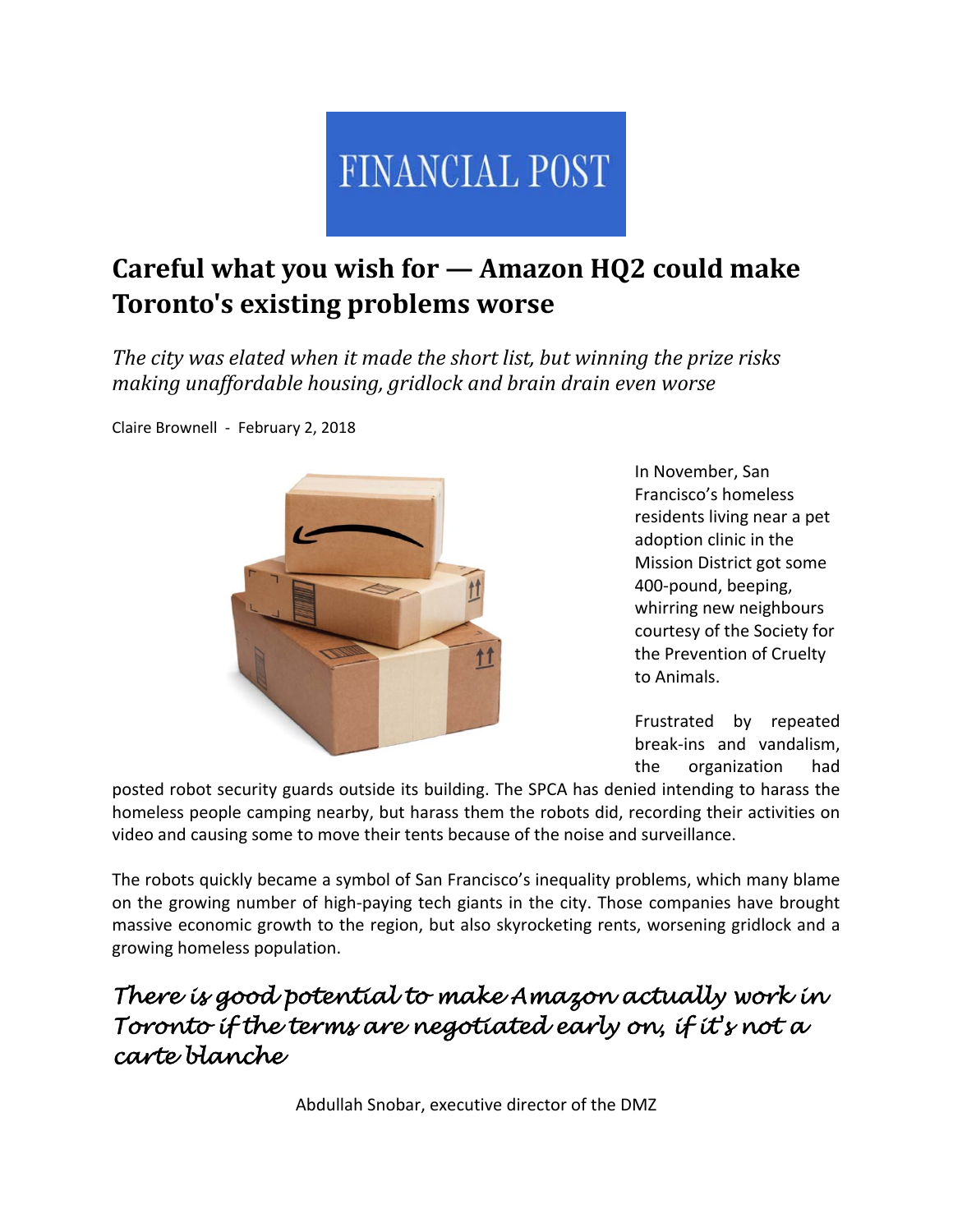Those problems, experts say, may befall Toronto if it ever succeeds in becoming the location for Amazon.com Inc.'s second headquarters, a competition that in January was narrowed down to 20 possible sites, including Canada's most populous city.

Local public officials were elated by the news and no wonder — the prize is 50,000 jobs and US\$5 billion in economic investment, in addition to much‐coveted international validation as a "world‐ class city" — but others wonder whether the negative side effects experienced by fast-growing tech enclaves such as San Francisco will be worth the win.

Those unpleasant consequences are not necessarily inevitable, but experts say avoiding them would take a combination of careful planning and quick action on the part of the city.



*The Amazon.com Inc. Spheres, right, during opening day ceremonies at the company's campus in Seattle* on Jan. 29. Unlike other U.S. tech centres, Seattle has kept up with the demands of a growing work population by building new housing at a higher rate than other tech hubs such as San Francisco. Mike *Kane/Bloomberg*

"There is good potential to make Amazon actually work in Toronto if the terms are negotiated early on, if it's not a carte blanche," said Abdullah Snobar, executive director of the DMZ at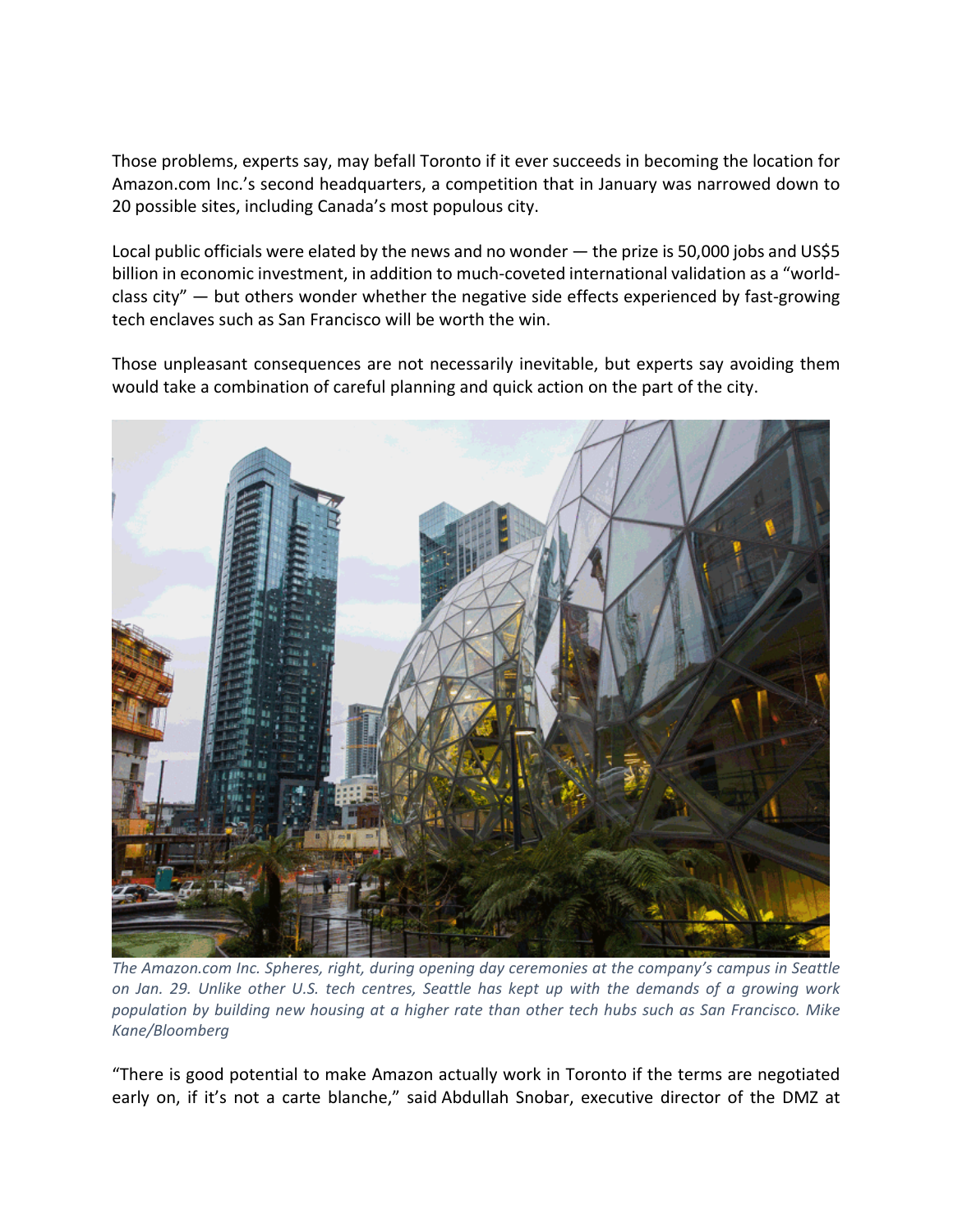Ryerson University. "You don't want to get caught up in this carrot they're going to be waving in front of you that they're going to be creating jobs."

To be sure, the home of Amazon's original headquarters has done a much better job of addressing the challenges posed by rapid tech-fuelled growth than San Francisco has.

San Francisco tends to fight new development proposals to preserve the character of its neighbourhoods, while Seattle's comparatively growth‐friendly policies have helped keep rents and housing prices in check.

An analysis by the San Francisco Business Times in April 2017 found the city has only built one new unit of housing for every 12 jobs added since 2010. Seattle, meanwhile, has added a new housing unit for every three new jobs.

Rapid growth, however, has still put pressure on Seattle.

An analysis by real estate data firm Zillow found the jobs boom in the city's South Lake Union neighbourhood, home to Amazon's headquarters, was associated with annual rent increases equivalent to US\$44 monthly on a typical 650‐square‐foot, one‐bedroom apartment from 2011 to 2015.

And, according to a report by TorontoRentals.com, Toronto residents can expect to pay an extra \$137 per year in rent if the city becomes home to Amazon HQ2.

## THE AMAZON EFFECT ON HOUSING

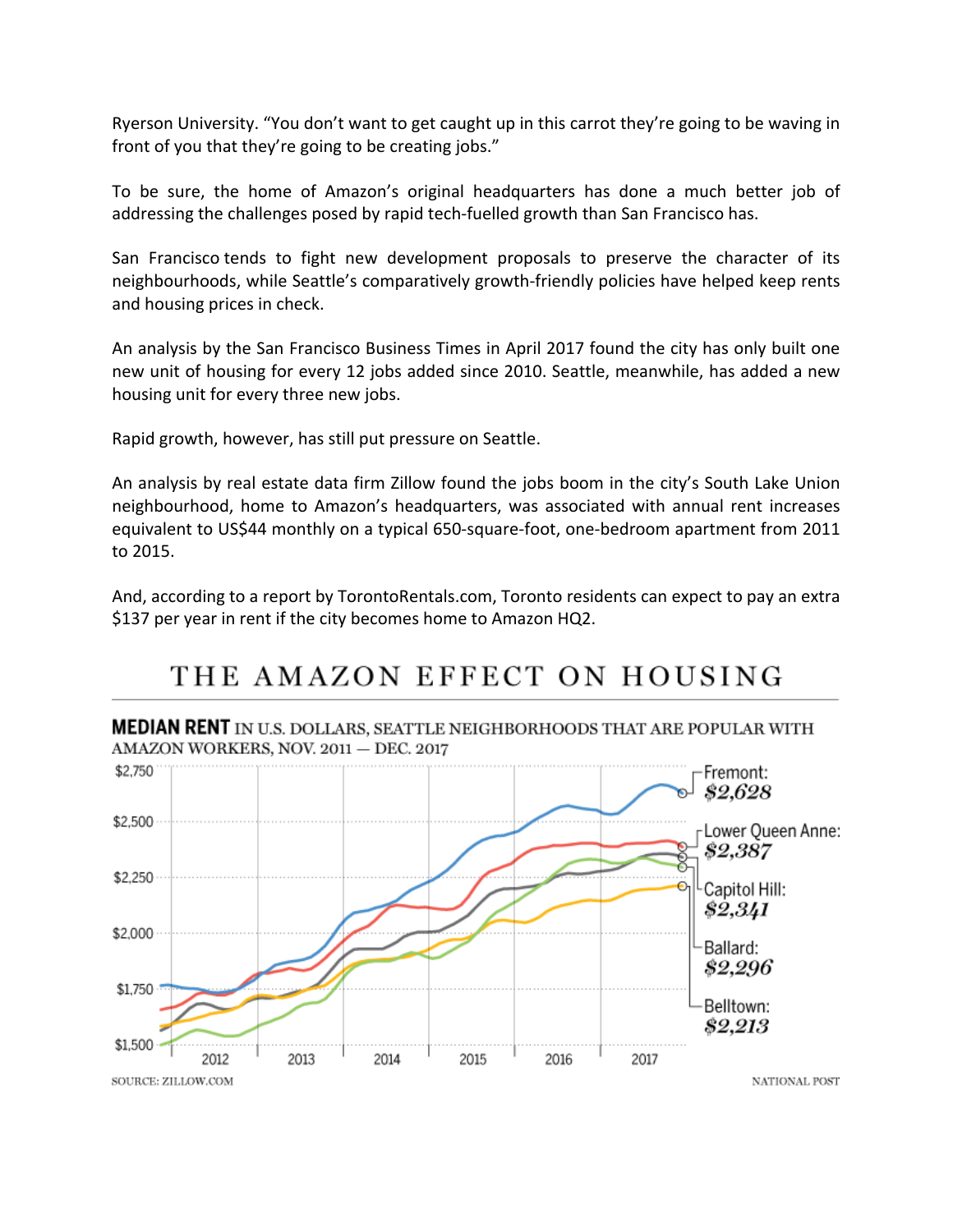Toronto's experience would also be different because Seattle absorbed the changes as Amazon grew organically. Amazon won't hire all 50,000 employees at HQ2 at once, but Toronto will still have to figure out how to cope with the biggest corporate relocation in history.

Morgan Shook, a senior policy and economic analyst at Seattle‐based economic consulting firm ECONorthwest, said the benefits of the jobs boom have generally outweighed the costs in the west-coast city, though long-time residents are more likely to experience such changes as negative.

"If you're an outsider moving to Toronto because Amazon's there, that's obviously a win for you, getting paid wages that are commiserate to what it costs to live there," he said. "Insiders typically perceive the change as being negative, because their relative position with congestion and prices is typically negative."

Aaron Terrazas, Zillow's lead housing economist, said Toronto and Seattle have both done a good job of adding new downtown condo units. But as workers get older and start families, they look for single-family homes, a type of housing that's in short supply in both cities.

### *Building transit is essential, to give people options of where to live and not force people to live exactly adjacent to the headquarters*

#### Aaron Terrazas, real estate data firm Zillow

Terrazas said improving transit is an important part of solving that problem. This will be particularly true if Amazon picks a downtown location for HQ2, since it will be impossible to cram housing for 50,000 workers into Toronto's already congested core.

"Building transit is essential, to give people options of where to live and not force people to live exactly adjacent to the headquarters," he said.

But if Toronto commits to ramping up new housing development and drastically improving transit, it would represent a major change from how things have generally gone on both fronts for decades.

Toronto shares San Francisco's NIMBY problem when it comes to new housing proposals, with famed author Margaret Atwood generating headlines in August by joining forces with her well‐ off neighbours to oppose an eight‐storey condo building in the Annex neighbourhood.

The city recently added new subway stops for the first time in 15 years, extending the system further north, but residents still groan with envy when they compare transit maps of other major cities to the Toronto Transit Commission's "U‐with‐a‐line‐through‐it" design.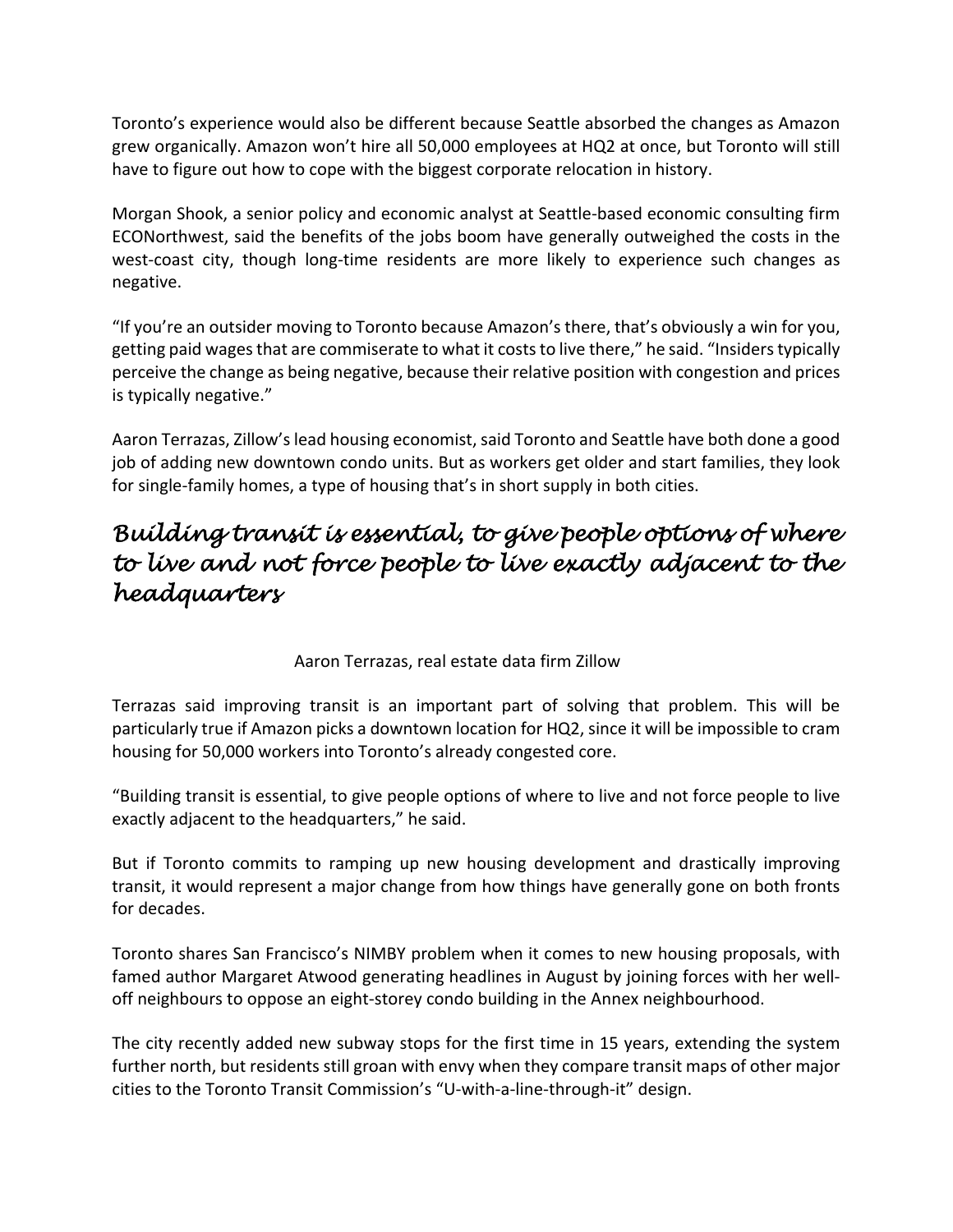

Subway riders walk past an interactive art installation at the new Pioneer Village station, in Toronto. The station is among the first new subway stops to be built in the city in 15 years. Development experts warn that if Toronto were to win the Amazon HQ2 competition it would need to quickly ramp up its transit *expansion plans to cope with the influx of workers. Christopher Katsarov/The Canadian Press*

Torontonians love to complain about unaffordable housing and bad transit, but it's doing very well compared to other major cities, said John Boyd, principal at The Boyd Company Inc., a Princeton, N.J.‐based consulting firm that specializes in corporate relocations.

Boyd said it would be a big mistake for the city to reject Amazon because it's worried about the effect on quality of life.

"A rising tide raises all boats. It'll be a shot in the arm for the real estate industry in the winning city," he said. "People will have options of living downtown, or given the good public transit, they can live in some of the suburban options in Toronto. Housing, I think, is a strong suit for Toronto."

But housing prices and congestion aren't the only worries. Some prominent voices in the tech community are raising concerns about the effect of Amazon HQ2 on local startups.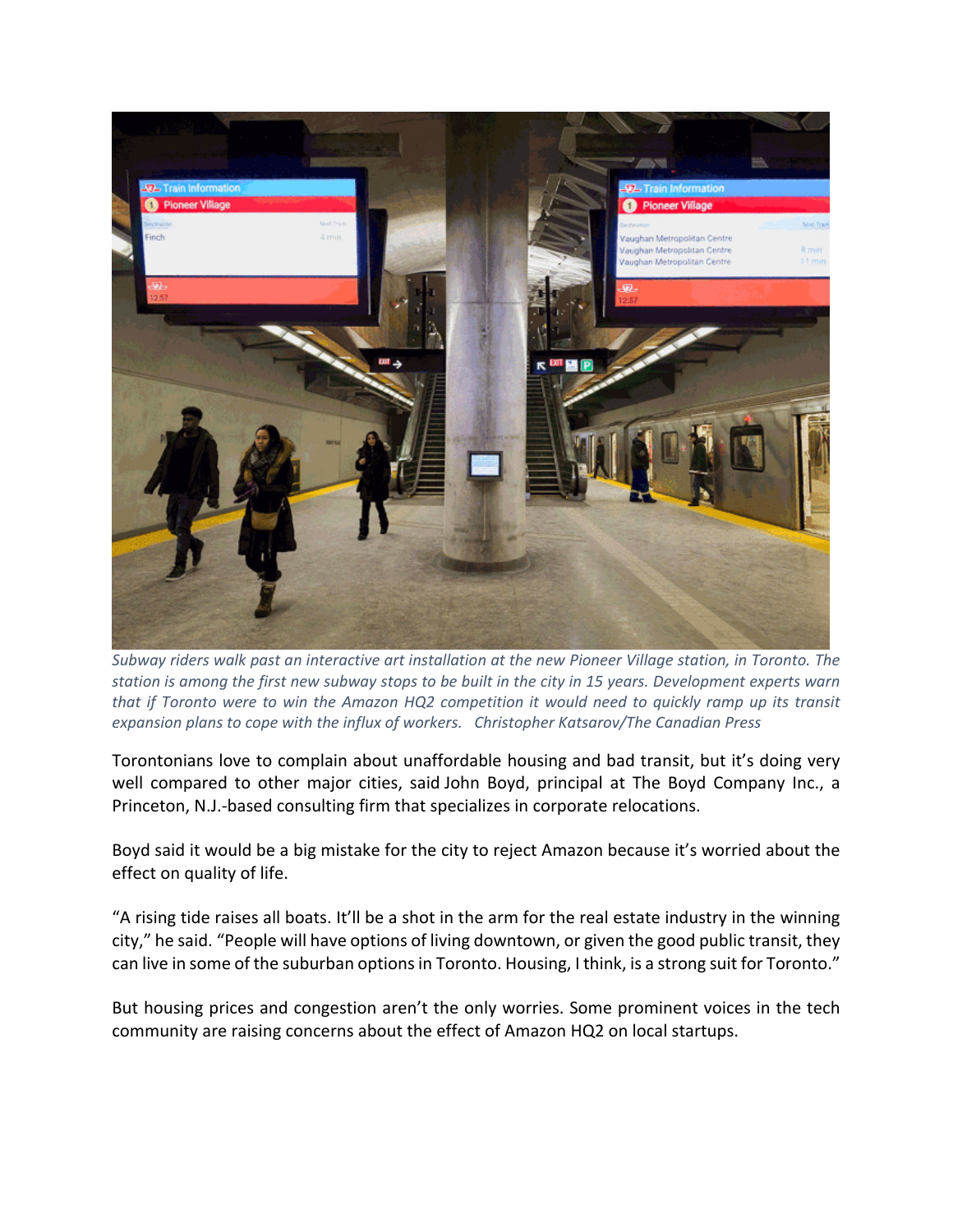Venture capitalist Anthony Lacavera said it'simportant to remember the "2" in Amazon HQ2: the company's real headquarters will still be in Seattle and top talent will likely get poached from Toronto startups and eventually migrate to the U.S., he said.

"If you're a rising star in an organization, where are you going to get promoted to? If you're a rock star developer, what's your career path?" Lacavera said. "If you can convince me that Jeff Bezos is going to show up at work every day in Toronto, I would say, 'You know what, wow, that's great for Canada.' But that's not the way it's going to go."



Venture capitalist Anthony Lacavera is worried that an Amazon HQ2 could wind up posing a brain drain to *Toronto's tech industry as Amazon moves the city's best and brightest to its headquarters in Seattle.*

Lacavera said he wants to know why all three levels of Canadian government are falling over themselves to attract a foreign company when there are local startups that could become the next Amazon with the same support.

Canada isn't offering any direct incentives in its bid for HQ2, but various levels of government have promised indirect benefits, such as increasing education spending to produce more graduates with expertise in artificial intelligence.